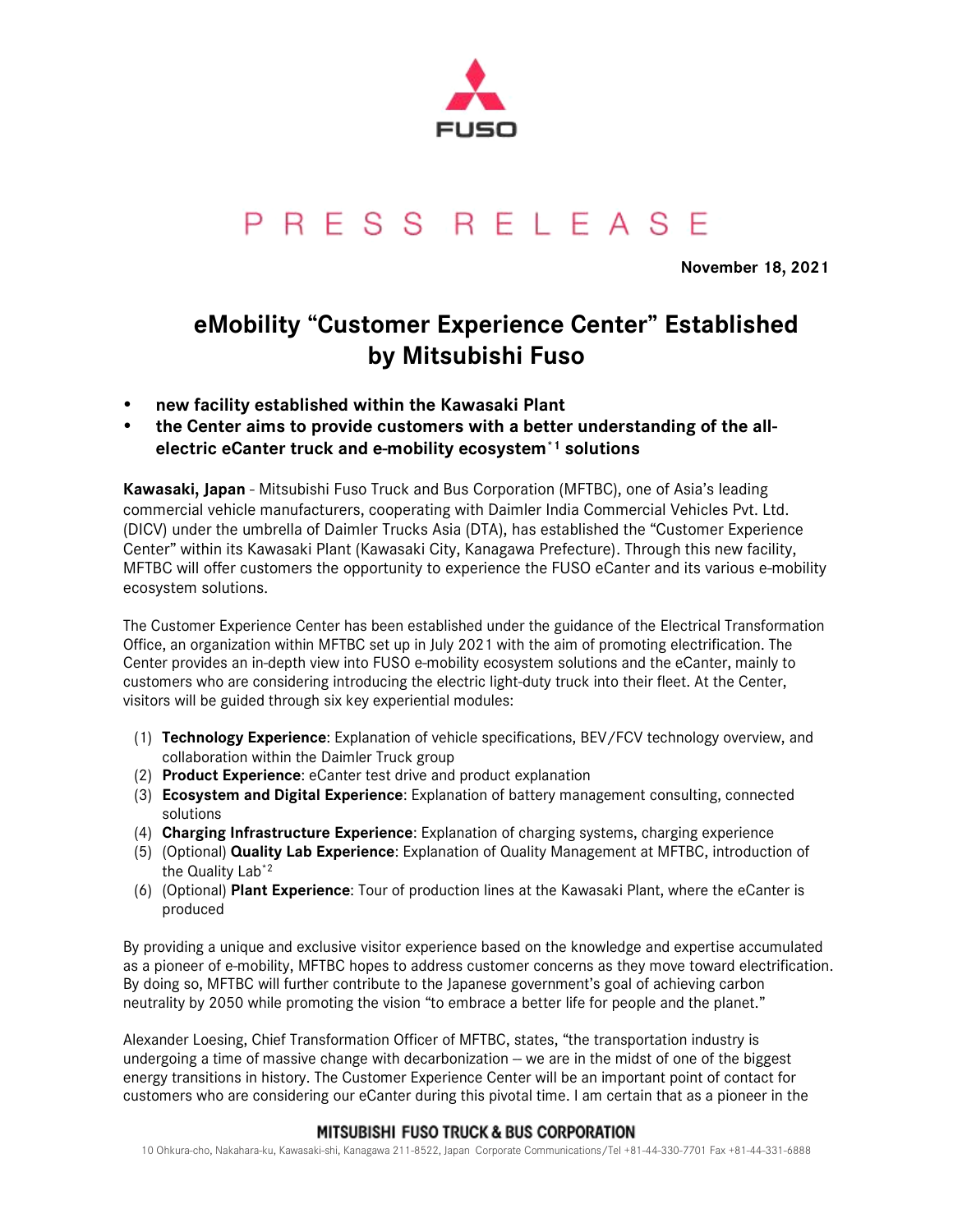field of e-mobility, MFTBC will be able to provide convincing products and services to customers who are shifting to carbon-neutral transport."

\*1 A comprehensive concept of an entire system of products and services to operate and promote e-mobility \*2 A facility within the Kawasaki Plant that aims to maintain a high standard of product quality by conducting advanced analyses and measurements utilizing the latest equipment.







### MITSUBISHI FUSO TRUCK & BUS CORPORATION

10 Ohkura-cho, Nakahara-ku, Kawasaki-shi, Kanagawa 211-8522, Japan Corporate Communications/Tel +81-44-330-7701 Fax +81-44-331-6888